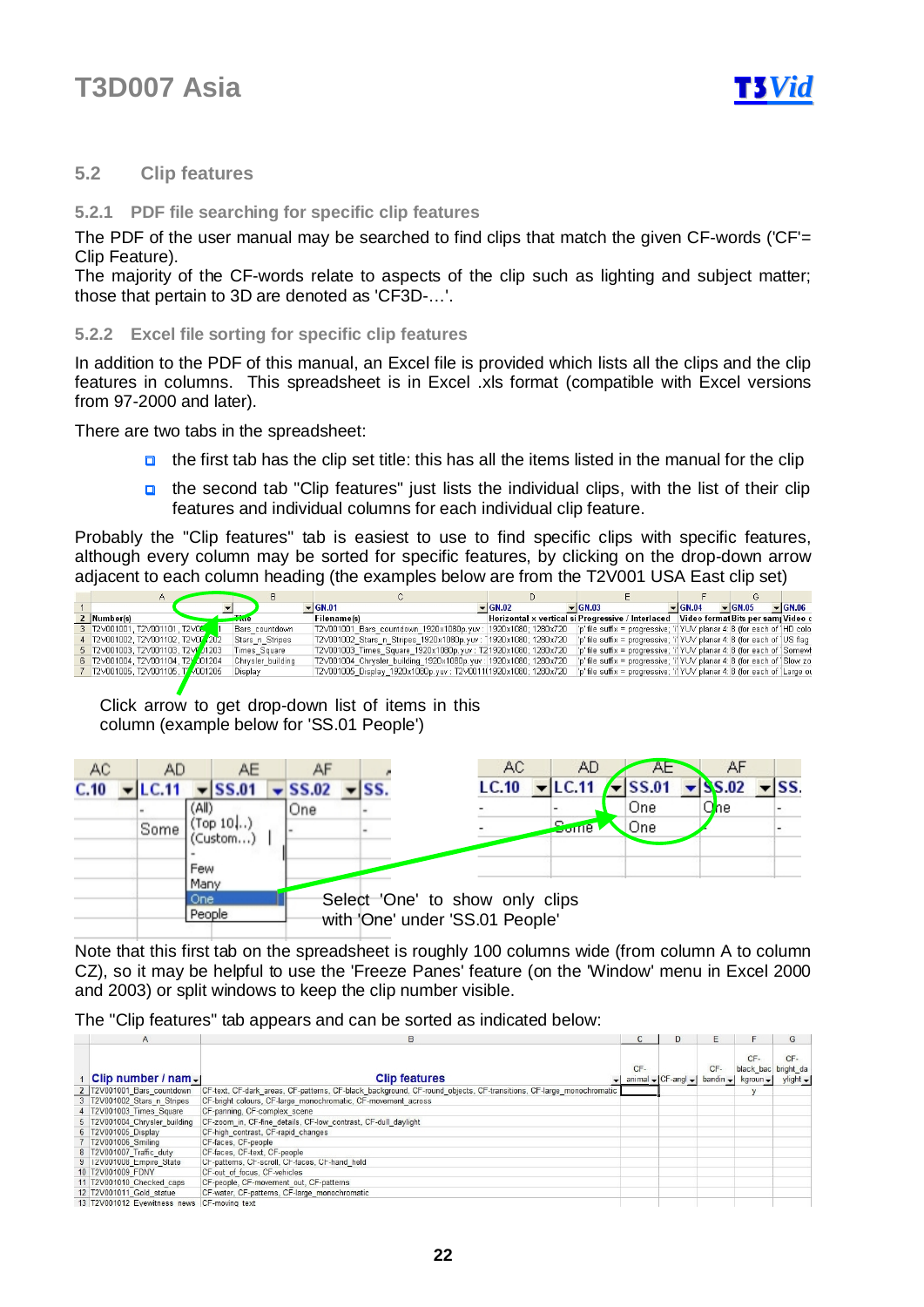

Selecting a drop-down menu and clicking on 'y' reduces the list to those that have that CF value:



### **5.2.3 List of 'CF' ('clip features') words used**

The PDF of the user manual may be searched to find clips that match the given CF-words ('CF'= Clip Feature).

| 3D specific:            |                        |                       |
|-------------------------|------------------------|-----------------------|
| CF3D-effect mild        | CF3D-effect_medium     | CF3D-effect_strong    |
| CF3D-effect excessive   | CF3D-peak_negative     | CF3D-peak_positive    |
| CF3D-effect_change      |                        |                       |
| CF3D-perception_hard    | CF3D-viewer discomfort | CF3D-window_violation |
| CF3D-diff_colour        | CF3D-diff elements     | CF3D-diff_geometry    |
| CF3D-diff_not_genlocked |                        |                       |
| CF3D-Sky_spec_yes       | CF3D-Sky_spec_no       |                       |
| CF3D-zoom               | CF3D-rotation          | CF3D-fast_movement    |
| CF3D-contrast           | CF3D-grain             |                       |

#### Meanings of the 3D-specific CF-words above:

| CF3D-effect mild      | How strong the 3D effect in general is perceived to be for                                                                                                                                      |
|-----------------------|-------------------------------------------------------------------------------------------------------------------------------------------------------------------------------------------------|
| CF3D-effect medium    | the clip, when viewed with the screen size and distance as                                                                                                                                      |
| CF3D-effect_strong    | described in section 3.2.10                                                                                                                                                                     |
| CF3D-effect excessive | At least one of these is stated for every clip                                                                                                                                                  |
| CF3D-effect_change    | The depth of the 3D effect changes during the clip                                                                                                                                              |
| CF3D-peak_negative    | Transitory peak negative or positive disparity which exceeds                                                                                                                                    |
| CF3D-peak positive    | the Sky specification (see section 3.2.16)                                                                                                                                                      |
| CF3D-perception_hard  | 3D is hard to perceive either due to scene contents<br>(differences left to right) or lighting differences (e.g. flare<br>from sunlight in one side only) or random nature of scene<br>contents |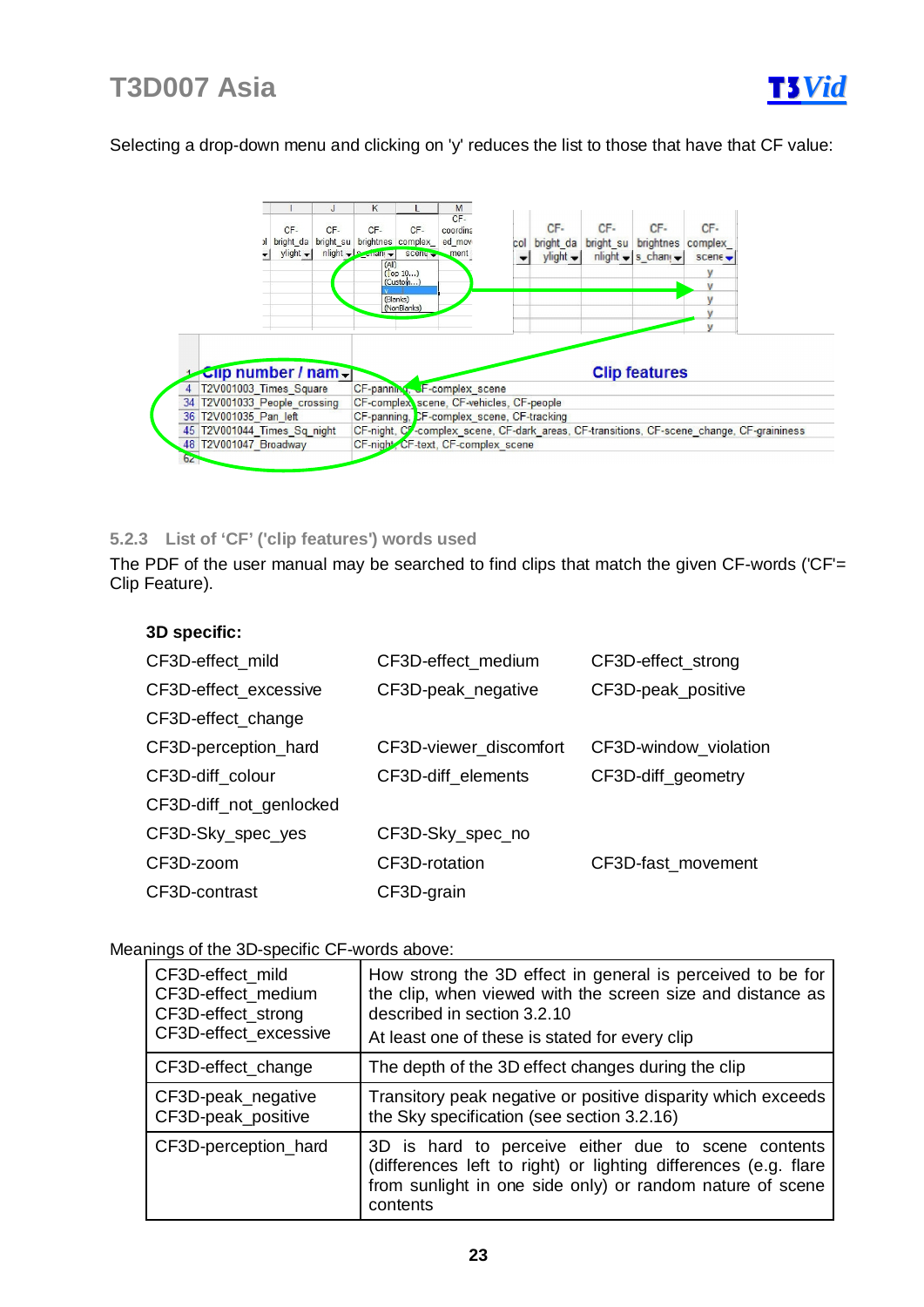

| CF3D-viewer_discomfort                | Clips where it is considered that viewer discomfort might be<br>caused, e.g. due to differences left to right, or excessive<br>disparity that continues too long, or window violation(s) |
|---------------------------------------|------------------------------------------------------------------------------------------------------------------------------------------------------------------------------------------|
| CF3D-window_violation                 | Where a significant object appears in one side and not the<br>other for a sufficiently long time as to be noticeable                                                                     |
| CF3D-diff_colour                      | Where there is a colour difference between left and right                                                                                                                                |
| CF3D-diff elements                    | Where there are some elements within the scene which are<br>different between left and right, e.g. due to reflections                                                                    |
| CF3D-diff_geometry                    | Where the geometry is different left to right e.g. due to<br>differential zoom; optical effects                                                                                          |
| CF3D-diff_not_<br>genlocked           | The cameras have not been 'genlocked' and there may be<br>some very minor artefacts as a result (see section 3.2.13)                                                                     |
| CF3D-Sky_spec_yes<br>CF3D-Sky_spec_no | Whether or not the clip meets the Sky specification (see<br>section 3.2.16) either for average or transitory negative and<br>positive disparity<br>One of these is stated for every clip |
| CF3D-zoom                             | Zooming in or out                                                                                                                                                                        |
| CF3D-rotation                         | Effect on 3D of rotation                                                                                                                                                                 |
| CF3D-fast movement                    | Effect on 3D of fast movement                                                                                                                                                            |
| CF3D-contrast                         | High or low contrast in both views or contrast differences<br>between left and right could affect 3D                                                                                     |
| CF3D-grain                            | Graininess of sequence could affect 3D                                                                                                                                                   |

### **General:**

| CF-bright_sunlight | CF-bright_daylight    | CF-sunrise_sunset    |
|--------------------|-----------------------|----------------------|
| CF-dull_daylight   | CF-brightness_change  | CF-shaded            |
| CF-indoors_bright  | CF-indoors_dark       | CF-night             |
| CF-twilight        | CF-light_picture      | CF-dark_picture      |
| CF-high_contrast   |                       |                      |
| CF-people          | CF-vehicles           | CF-water             |
| CF-buildings       | CF-faces              | CF-text              |
| <b>CF-trees</b>    | CF-leaves_grass       | CF-clouds            |
| CF-sky             |                       |                      |
| CF-patterns        | <b>CF-reflections</b> | CF-round_objects     |
| CF-graininess      | CF-out_of_focus       |                      |
| CF-bright_colours  | CF-dull_colours       |                      |
| CF-movement_in     | CF-movement_out       | CF-movement_up/down  |
| CF-movement_across | CF-random_movement    | CF-diagonal_movement |
| CF-fast_track_pan  | CF-panning            | CF-scroll            |
|                    |                       |                      |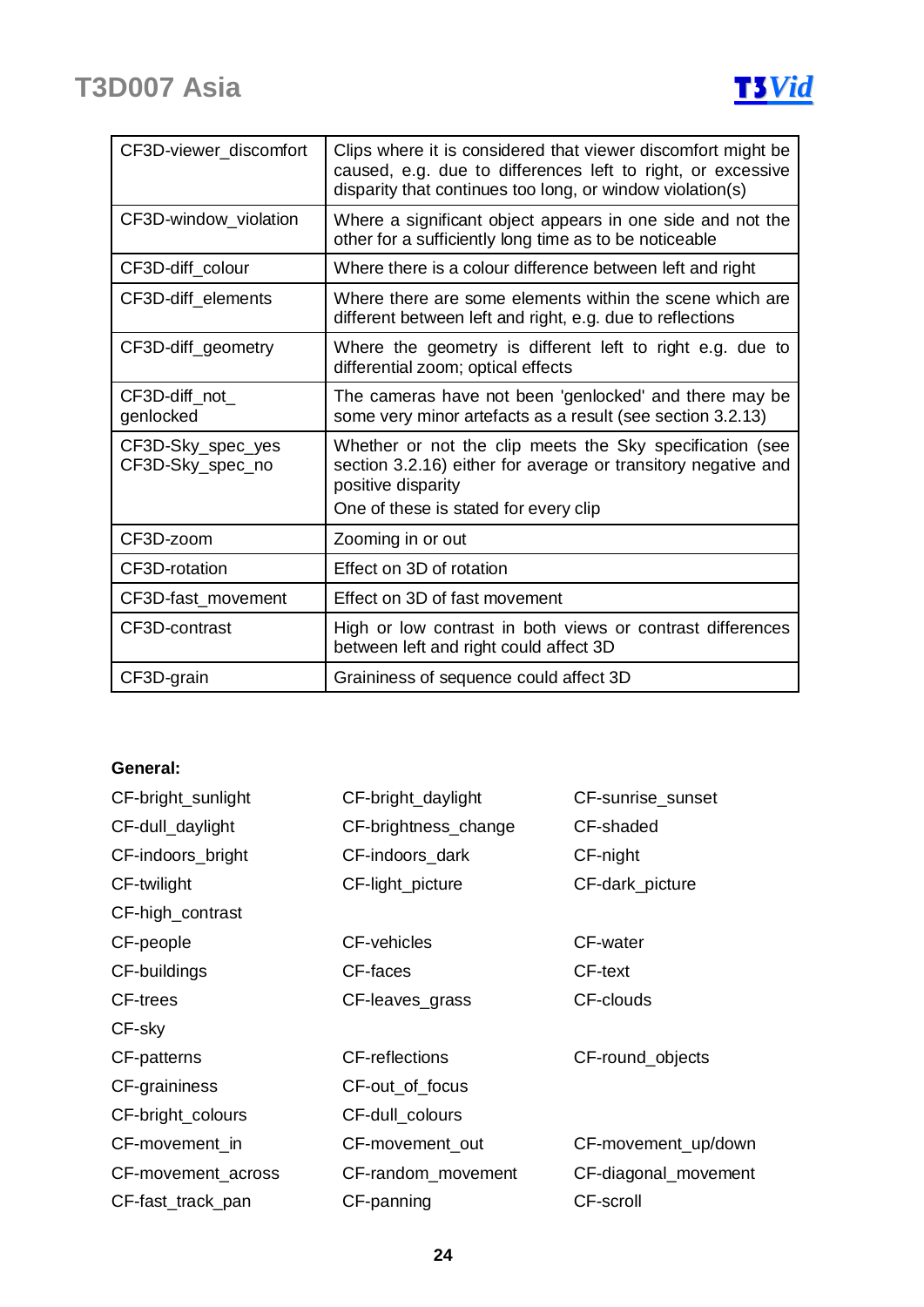

| CF-tracking          | CF-tracking_following             | CF-jerky       |
|----------------------|-----------------------------------|----------------|
| <b>CF-transition</b> | CF-fade                           |                |
| CF-zoom in           | CF-zoom_out                       |                |
| CF-angled            | CF-<br>subjects_behind_foreground |                |
| CF-sound vehicles    | CF-sound_talking                  | CF-sound water |
| CF-sound_other       | CF-wind                           | CF-music       |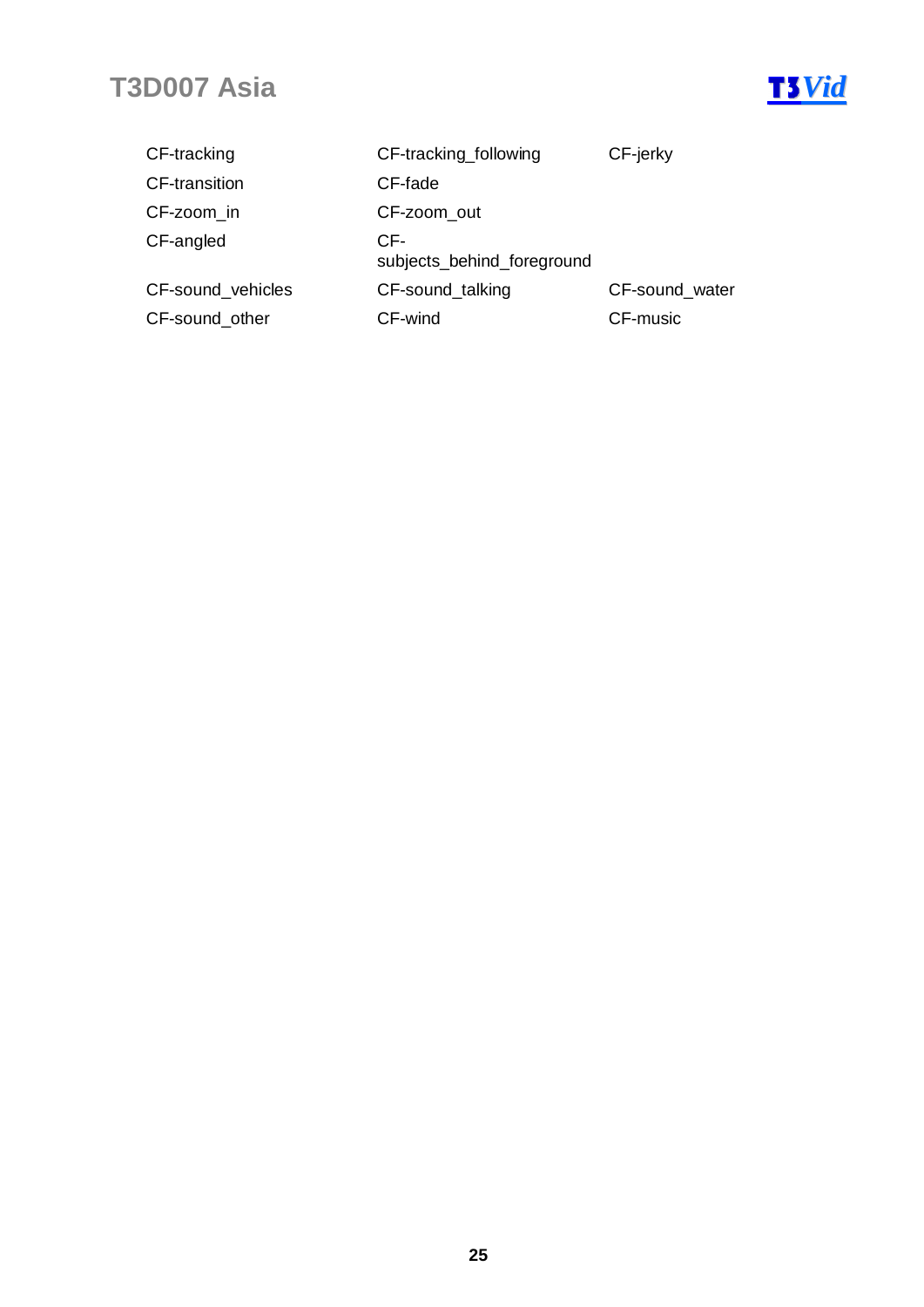

### **6. Detailed information on individual clips**

The following pages provide detailed information on the clips in this set.

### **6.1 Detailed description of each clip**

This section contains detailed descriptions of each video clip, and the associated audio.

70 features are listed for each clip: the purpose of providing these descriptions is to make it easier to select specific clips for specific features.

Therefore even if a characteristic does occur in a particular clip, this is not necessarily listed where it is not a prominent feature and/or where it is believed that the clip would not be selected for this particular feature.

Clearly to some extent these descriptions and selections are subjective, and the user is likely to come to their own conclusions as to which are most relevant to their particular codec / situation: the descriptions provided are intended to be an appropriate starting point.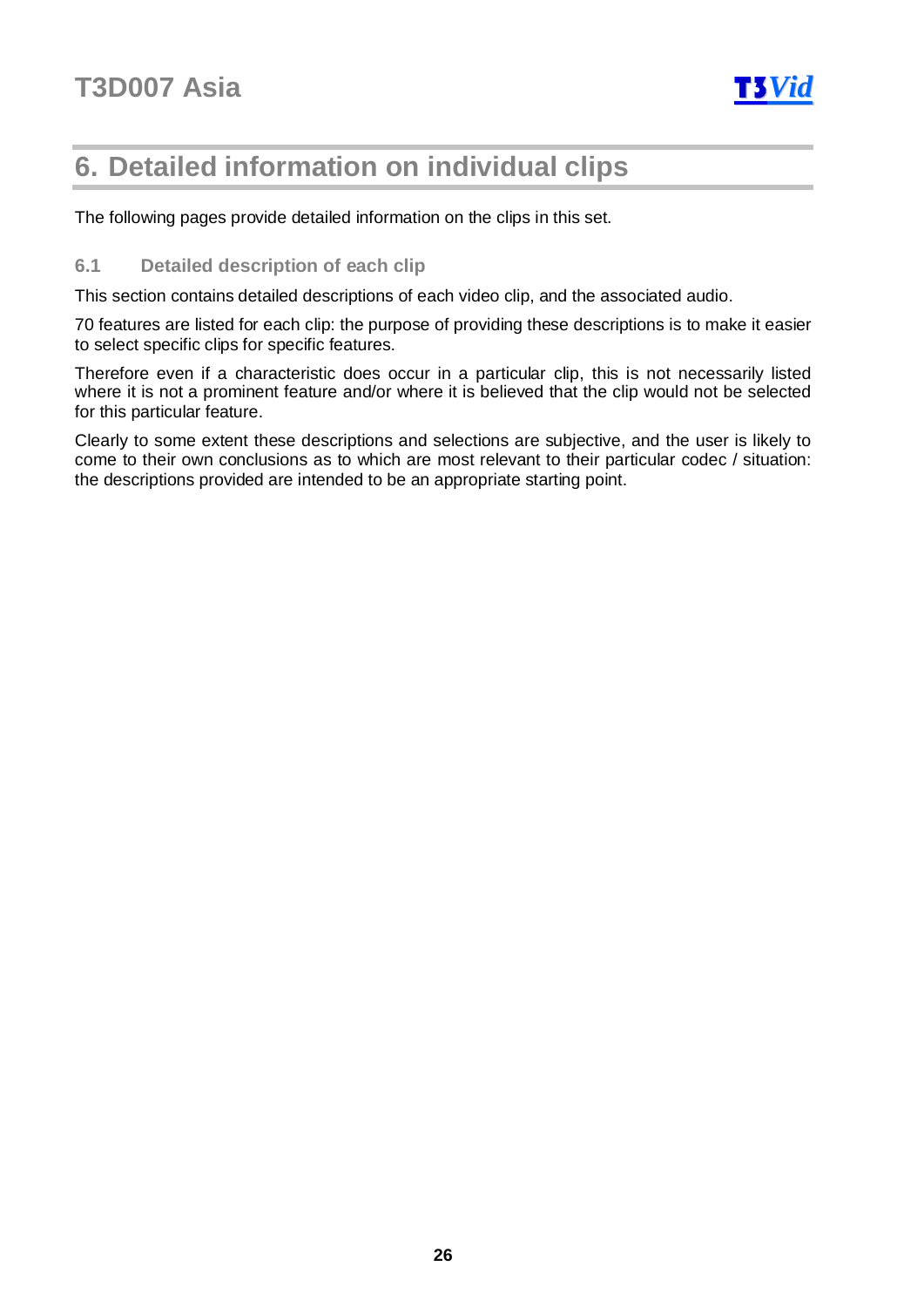



| GN.01          | Filename(s)                                | T3D007001_Asakusa_man_1080p50_8b_P420_l/r.yuv:<br>T3D007101 Asakusa man 1080i25 8b P420 l/r.yuv |                                                                                                                                                          |        |                                                                                                  |                      |  |  |  |  |
|----------------|--------------------------------------------|-------------------------------------------------------------------------------------------------|----------------------------------------------------------------------------------------------------------------------------------------------------------|--------|--------------------------------------------------------------------------------------------------|----------------------|--|--|--|--|
| GN.02          | Horizontal x vertical size                 | 1920x1080                                                                                       |                                                                                                                                                          |        |                                                                                                  |                      |  |  |  |  |
| GN.03          |                                            | Progressive / Interlaced                                                                        |                                                                                                                                                          |        | 1080p - Progressive; 1080i - Interlaced TFF                                                      |                      |  |  |  |  |
| GN.04          | Video format                               |                                                                                                 | YUV planar 4:2:0                                                                                                                                         |        |                                                                                                  |                      |  |  |  |  |
| GN.05          | Bits per sample                            |                                                                                                 | 8 (for each of Y, U, V)                                                                                                                                  |        |                                                                                                  |                      |  |  |  |  |
| GN.06          | Video description                          |                                                                                                 | background on rooves)                                                                                                                                    |        | Japanese man looking directly at the camera (with heat-haze in                                   |                      |  |  |  |  |
| GN.07          | Principal purposes (see also<br>3D notes)  |                                                                                                 |                                                                                                                                                          |        | Continuous random movement of background, with foreground<br>obscuration, and no global movement |                      |  |  |  |  |
| GN.08          | 3D notes                                   |                                                                                                 | when there are very near objects                                                                                                                         |        | Over-strong 3D effect is acceptable most of the time, except for                                 |                      |  |  |  |  |
| GN.09          | Duration (mins:secs:frames)                |                                                                                                 | 00:23:41,<br>00:23:20                                                                                                                                    |        |                                                                                                  |                      |  |  |  |  |
| GN.10          | Number of frames                           |                                                                                                 | 1,191:595                                                                                                                                                |        |                                                                                                  |                      |  |  |  |  |
| <b>GN.11</b>   | File size on disk (MB),<br>combined L+R    |                                                                                                 | 7,409: 3,701                                                                                                                                             |        |                                                                                                  |                      |  |  |  |  |
| GN.12          | 3D CF-words                                |                                                                                                 | CF3D-effect strong, CF3D-effect excessive, CF3D-<br>peak_negative, CF3D-viewer_discomfort, CF3D-Sky_spec_no                                              |        |                                                                                                  |                      |  |  |  |  |
| <b>GN.13</b>   | CF-words                                   |                                                                                                 | CF-bright_daylight, CF-brightness_change, CF-crowd, CF-<br>depth_of_field, CF-faces, CF-movement_across, CF-people,<br>CF-sound_talking, CF-talking_head |        |                                                                                                  |                      |  |  |  |  |
| <b>GN.14</b>   | Associated audio types                     |                                                                                                 | MPEG1 Layer II 48kHz 16bit stereo 384kbps Constant Bit Rate:<br>16bit uncompressed 48kHz stereo WAV                                                      |        |                                                                                                  |                      |  |  |  |  |
| GN.15          | Associated audio filenames                 |                                                                                                 | T3a007x01_Asakusa_man_act_MP1LII.mpa:<br>T3a007y01_Asakusa_man_act_unc.wav                                                                               |        |                                                                                                  |                      |  |  |  |  |
| GN.16          | Associated audio description               |                                                                                                 | Actual audio recorded with video                                                                                                                         |        |                                                                                                  |                      |  |  |  |  |
| <b>GN.17</b>   | Audio duration                             |                                                                                                 | Same as video (video played at 50.0fps)                                                                                                                  |        |                                                                                                  |                      |  |  |  |  |
|                | <b>Clip features</b>                       | <b>Details</b>                                                                                  |                                                                                                                                                          |        | 3DN.08 Colour corrected                                                                          | Yes                  |  |  |  |  |
| <b>3D DATA</b> |                                            |                                                                                                 |                                                                                                                                                          |        | 3DN.09 Geometric correction                                                                      | None                 |  |  |  |  |
|                | 3DN.01 Ave. Negative disparity             | $-1.6%$                                                                                         |                                                                                                                                                          |        | 3DN.10 Floating window used                                                                      | No                   |  |  |  |  |
|                | 3DN.02 Ave. Positive disparity             | 1.2%                                                                                            |                                                                                                                                                          |        | <b>3D EVALUATION</b>                                                                             |                      |  |  |  |  |
|                | 3DN.03 Ave. within Sky spec<br>(-1% / +2%) | No                                                                                              |                                                                                                                                                          |        | 3EV.01 3D effect                                                                                 | Strong,<br>Excessive |  |  |  |  |
|                | 3DN.04 Peak Negative disparity             | $-4.4%$                                                                                         |                                                                                                                                                          |        | 3EV.02 Change in 3D effect                                                                       |                      |  |  |  |  |
|                | 3DN.05 Peak Positive disparity             | 1.6%                                                                                            |                                                                                                                                                          | 3EV.03 | Peak negative or positive Peak negative<br>disparity                                             |                      |  |  |  |  |
| 3DN.06         | Peak within Sky spec<br>$(-2.5\% / +4\%)$  | No                                                                                              |                                                                                                                                                          |        | 3EV.04 3D perception hard                                                                        |                      |  |  |  |  |
|                | 3DN.07 Interocular (mm)                    | 75                                                                                              |                                                                                                                                                          |        | 3EV.05 3D viewer discomfort                                                                      | Yes                  |  |  |  |  |
|                |                                            |                                                                                                 |                                                                                                                                                          |        | 3EV.06 3D window violation                                                                       |                      |  |  |  |  |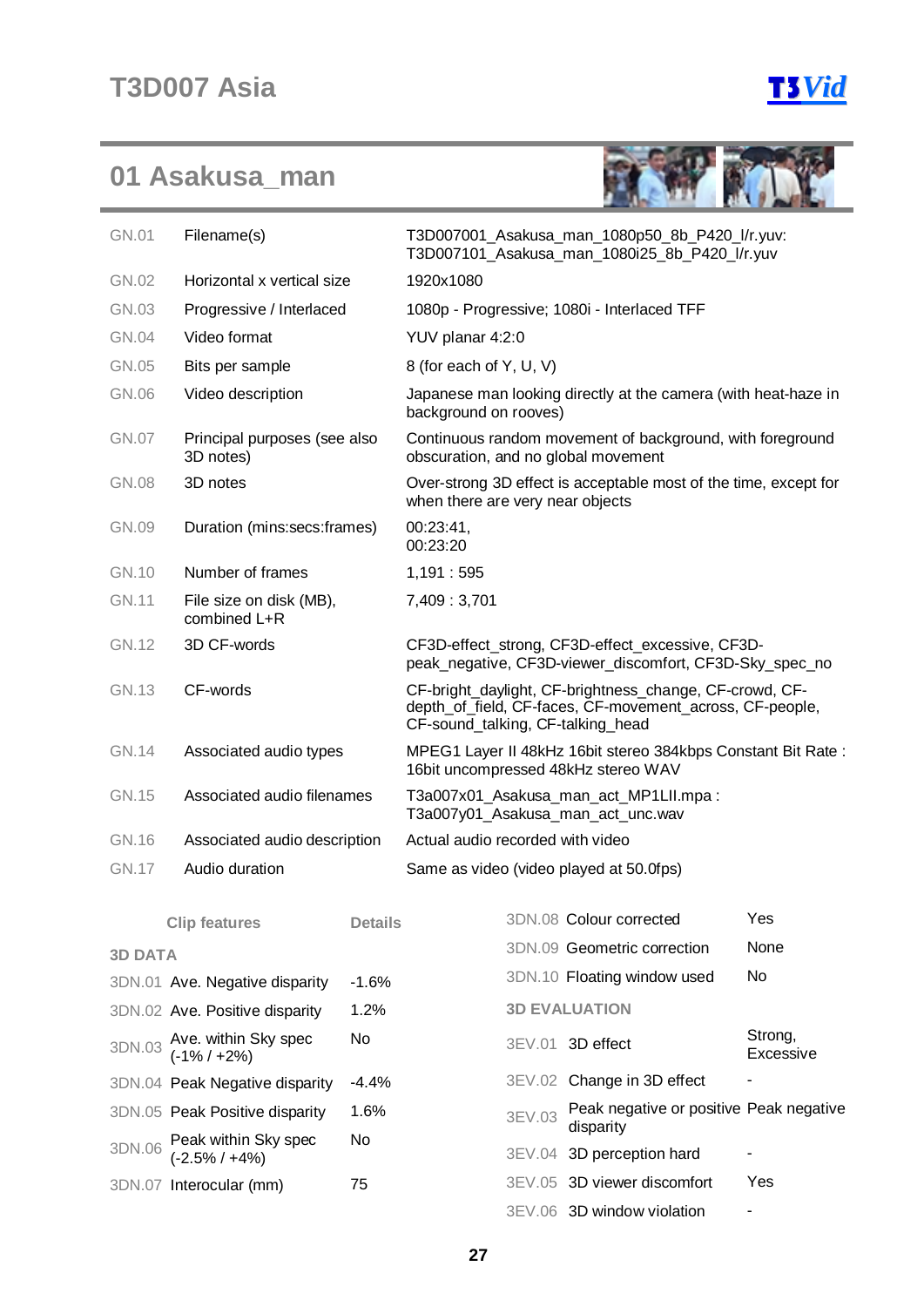## **T3D007** Asia **T3D007** Asia



|              | 3EV.07 3D diff. Left to Right  |                          |              | SP.08 Slow/fast motion                |           |
|--------------|--------------------------------|--------------------------|--------------|---------------------------------------|-----------|
|              | 3EV.08 Comply with Sky spec    | No                       |              | <b>COLOURS &amp; CONTRAST</b>         |           |
|              | 3EV.09 3D possibly affected by | $\overline{\phantom{a}}$ | CC.01        | Light picture                         |           |
|              | <b>LIGHT CONDITIONS</b>        |                          | CC.02        | Dark picture                          |           |
| LC.01        | Bright sunlight                |                          |              | CC.03 Bright colours                  |           |
| LC.02        | Bright daylight                | All                      | CC.04        | Dull colours                          |           |
| LC.03        | Dull daylight                  | ۰                        | CC.05        | Fine detail/moiré patterns -          |           |
| LC.04        | Shaded areas                   |                          |              | CC.06 High contrast areas             |           |
| LC.05        | Indoors bright                 |                          | CC.07        | Large monochromatic<br>areas          |           |
| LC.06        | Indoors dark                   |                          | CC.08        | Graininess                            |           |
| LC.07        | Twilight                       |                          |              | CC.09 Black background                |           |
| LC.08        | Sunrise/sunset                 |                          |              | CC.10 White background                |           |
| LC.09        | Night                          |                          |              |                                       |           |
| LC.10        | Backlighting                   |                          |              | <b>GLOBAL MOTION</b>                  |           |
| LC.11        | Large brightness change Few    |                          |              | GM.01 Fast track/pan                  |           |
|              | <b>SCENE SUBJECTS</b>          |                          |              | GM.02 Tracking in/out                 |           |
| SS.01        | People                         | Many                     |              | GM.03 Tracking                        |           |
| <b>SS.02</b> | Faces                          | Many                     |              | GM.04 Panning                         |           |
| <b>SS.03</b> | Vehicles                       |                          |              | GM.05 Tracking (following)            |           |
| <b>SS.04</b> | <b>Buildings</b>               |                          |              | GM.06 Fast scroll                     |           |
| <b>SS.05</b> | <b>Trees</b>                   |                          | GM.07 Scroll |                                       |           |
| SS.06        | Text                           |                          |              | GM.08 Angled                          |           |
| <b>SS.07</b> | Talking head                   | One                      |              | GM.09 Zoom in                         |           |
| <b>SS.08</b> | Water                          |                          |              | GM.10 Zoom out                        |           |
| SS.09        | Leaves/grass                   |                          |              | GM.11 Hand-held camera                |           |
| SS.10        | Sky                            |                          |              | <b>SUBJECT MOTION</b>                 |           |
| SS.11        | Clouds                         |                          |              | SM.01 Movement out of picture         |           |
| <b>SS.12</b> | Patterns                       |                          |              | SM.02 Movement into picture           |           |
| SS.13        | Round/curved objects           | One                      |              | SM.03 Movement across picture Some    |           |
|              | <b>SCENE PROPERTIES</b>        |                          | SM.04        | Movement up/down                      |           |
| SP.01        | Depth of field                 | Shallow                  | SM.05        | Diagonal movement                     |           |
| SP.02        | Out-of-focus                   | Background               | <b>SM.06</b> | Subjects behind<br>foreground objects | Few       |
| SP.03        | Fine lines/moiré patterns      |                          |              | SM.07 Low movement                    |           |
| <b>SP.04</b> | Reflections                    |                          |              | <b>SOUND CONTENT</b>                  |           |
| SP.05        | Scene change                   |                          | <b>SC.01</b> | Talking                               | Some      |
| SP.06        | Fades                          |                          | <b>SC.02</b> | Movement                              | Footsteps |
| <b>SP.07</b> | Transitions                    |                          |              | SC.03 Vehicles                        |           |
|              |                                |                          |              |                                       |           |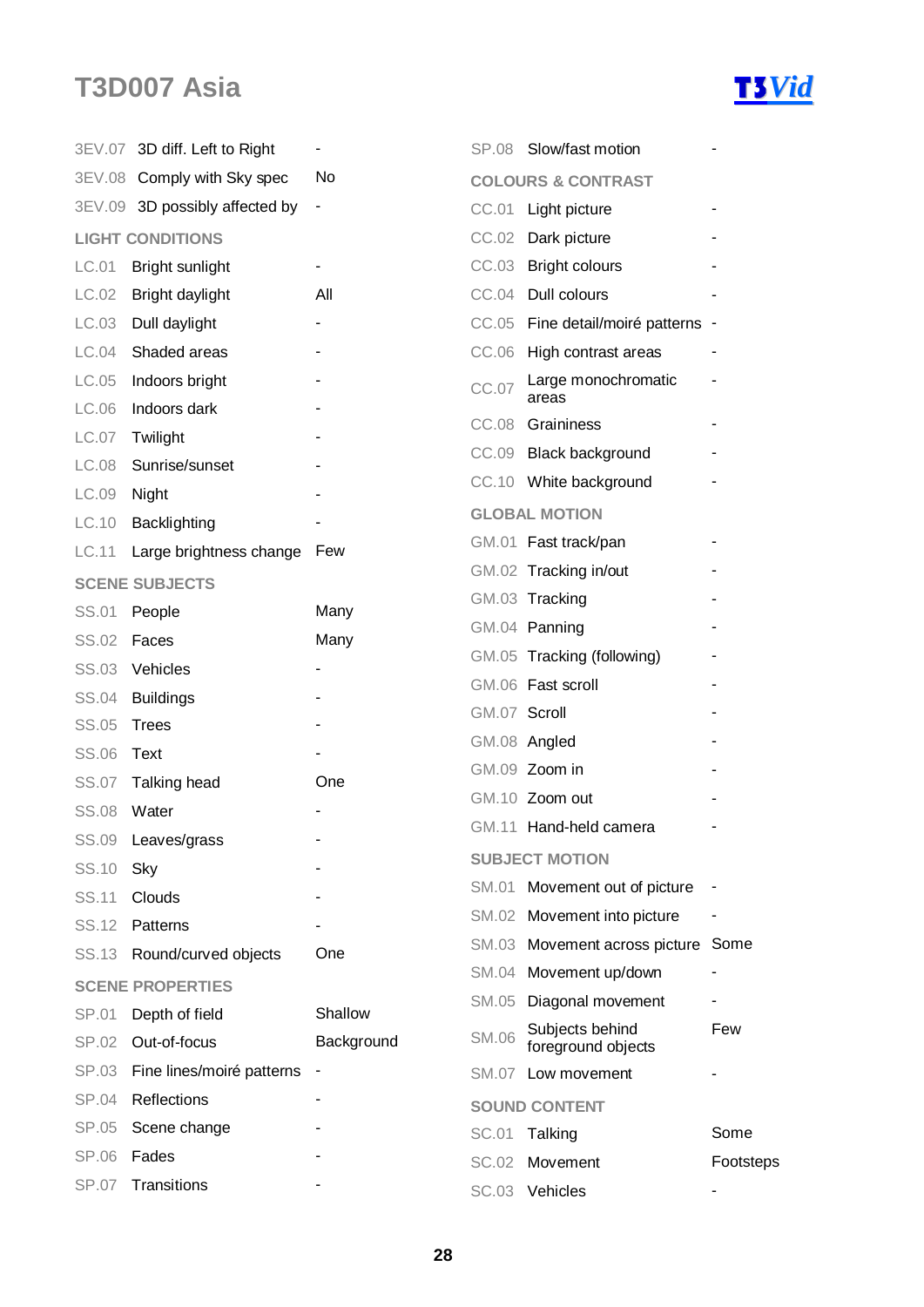| SC.04 Wind  |                              |            |
|-------------|------------------------------|------------|
| SC.05 Music |                              | Background |
|             | SC.06 Background             | People     |
| SC.07 Other |                              |            |
|             | <b>SOUND CHARACTERISTICS</b> |            |
|             | SH.01 Mono/stereo            | Stereo     |
|             | SH.02 Average volume         | Mid        |
|             | SH.03 Level changes          |            |
|             | SH.04 Clear/ distorted       | Clear      |

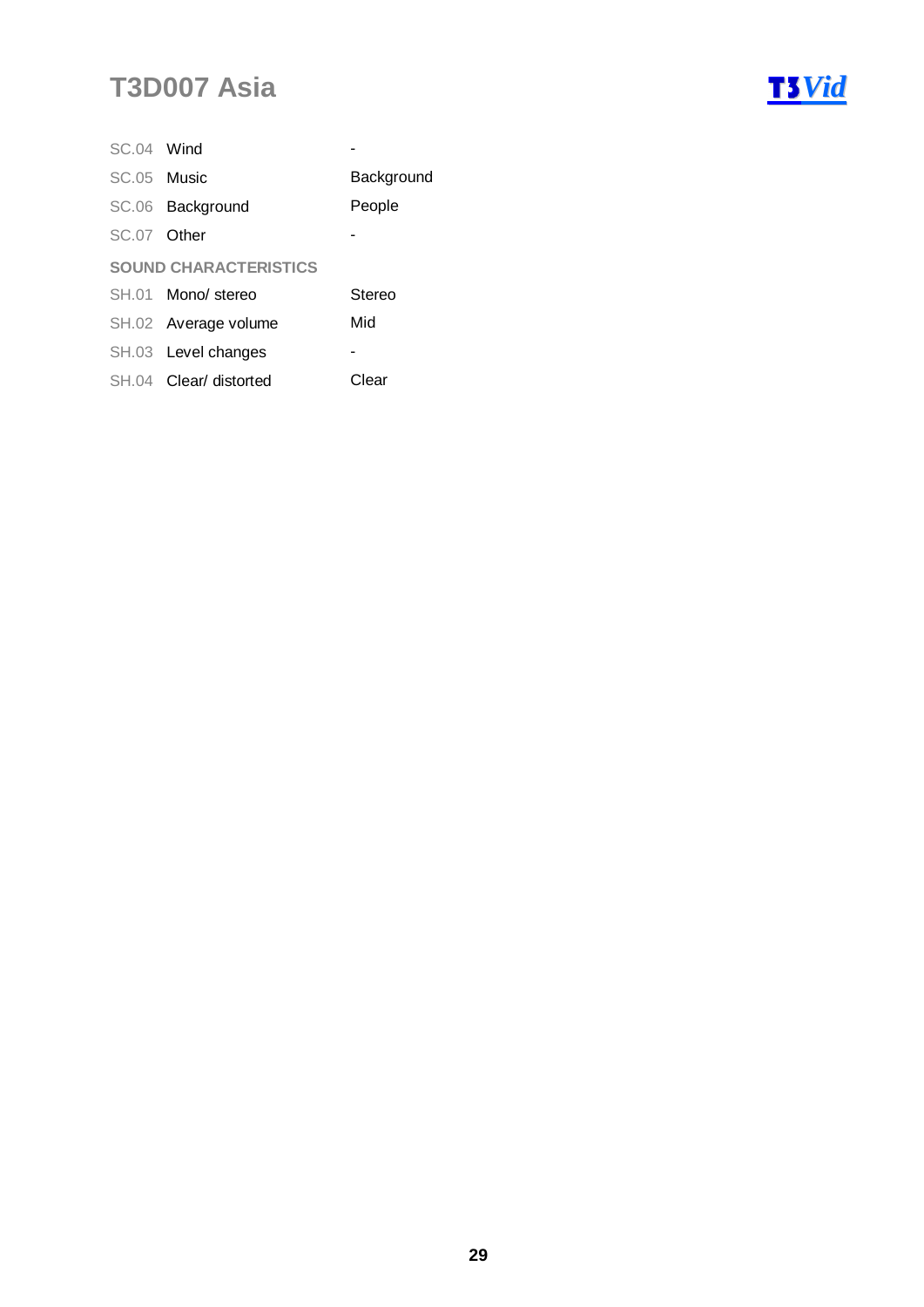

## **02 Seoul\_shower**



| <b>GN.01</b> | Filename(s)                               | T3D007002_Seoul_shower_1080p50_8b_P420_l/r.yuv:<br>T3D007102 Seoul shower 1080i25 8b P420 I/r.yuv    |
|--------------|-------------------------------------------|------------------------------------------------------------------------------------------------------|
| GN.02        | Horizontal x vertical size(s)             | 1920x1080                                                                                            |
| GN.03        | Progressive / Interlaced                  | 1080p - Progressive; 1080i - Interlaced TFF                                                          |
| GN.04        | Video format                              | YUV planar 4:2:0                                                                                     |
| GN.05        | Bits per sample                           | 8 (for each of Y, U, V)                                                                              |
| GN.06        | Video description                         | People walking on the street in the rain, mainly away from the<br>camera, with umbrellas             |
| GN.07        | Principal purposes (see also<br>3D notes) | Codec stress and efficiency test with multiple small changes<br>(due to raindrops)                   |
| <b>GN.08</b> | 3D notes                                  | Strong 3D effect with random focus obscuration on one eye (rain<br>on lens)                          |
| GN.09        | Duration (mins:secs:frames)               | 00:43:36,<br>00:43:18                                                                                |
| GN.10        | Number of frames                          | 2,186:1,093                                                                                          |
| <b>GN.11</b> | File size on disk (MB),<br>combined L+R   | 13,599: 6,799                                                                                        |
| <b>GN.12</b> | 3D CF-words                               | CF3D-effect_strong, CF3D-perception_hard, CF3D-<br>diff_elements, CF3D-Sky_spec_yes                  |
| <b>GN.13</b> | CF words                                  | CF-dark_areas, CF-dark_picture, CF-graininess, CF-<br>movement_in, CF-people, CF-shaded, CF-twilight |
| <b>GN.14</b> | Associated audio types                    | MPEG1 Layer II 48kHz 16bit stereo 384kbps Constant Bit Rate:<br>16bit uncompressed 48kHz stereo WAV  |
| GN.15        | Associated audio filenames                | T3a007x02_Seoul_shower_act_MP1LII.mpa:<br>T3a007y02 Seoul shower act unc.wav                         |
| GN.16        | Associated audio description              | Actual audio recorded with video                                                                     |
| <b>GN.17</b> | Audio duration                            | Same as video (video played at 50.0fps)                                                              |

|                | <b>Clip features</b>                         | <b>Details</b> | 3DN.08 Colour corrected                         | Yes       |
|----------------|----------------------------------------------|----------------|-------------------------------------------------|-----------|
| <b>3D DATA</b> |                                              |                | 3DN.09 Geometric correction                     | None      |
|                | 3DN.01 Ave. Negative disparity               | $0.0\%$        | 3DN.10 Floating window used                     | <b>No</b> |
|                | 3DN.02 Ave. Positive disparity               | 1.2%           | <b>3D EVALUATION</b>                            |           |
|                | 3DN.03 Ave. within Sky spec<br>(-1% / +2%)   | Yes            | $3EV.01$ 3D effect                              | Strong    |
|                |                                              |                | 3EV.02 Change in 3D effect                      | ۰         |
|                | 3DN.04 Peak Negative disparity               | $-1.8%$        |                                                 |           |
|                | 3DN.05 Peak Positive disparity               | 1.6%           | 3EV.03 Peak negative or positive -<br>disparity |           |
|                | 3DN.06 Peak within Sky spec<br>(-2.5% / +4%) | Yes            | 3EV.04 3D perception hard                       | Yes       |
|                |                                              |                | 3EV.05 3D viewer discomfort                     | ٠         |
|                | 3DN.07 Interocular (mm)                      | 75             |                                                 |           |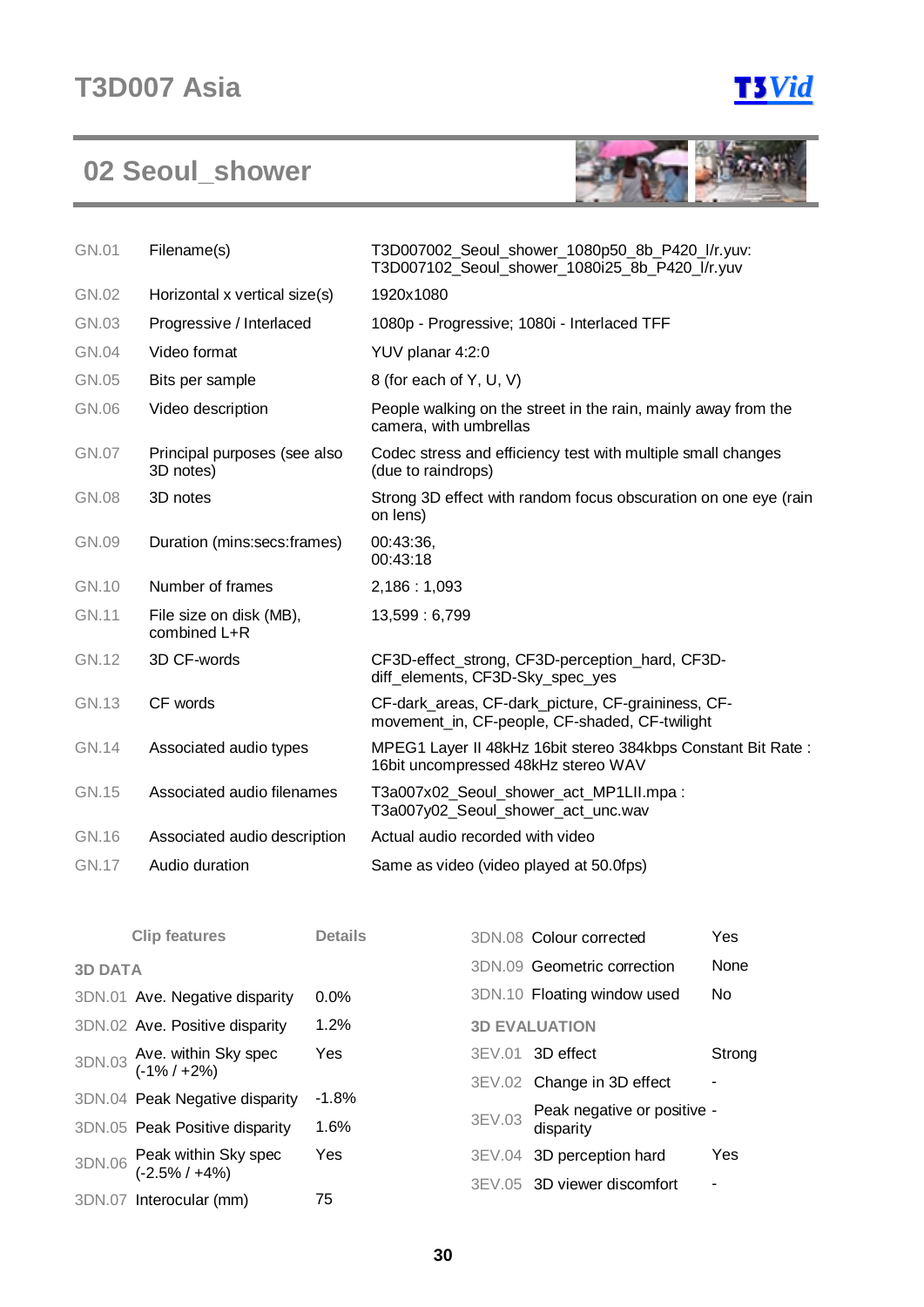

|              | 3EV.06 3D window violation     |                              |              | SP.07 Transitions                     |                          |
|--------------|--------------------------------|------------------------------|--------------|---------------------------------------|--------------------------|
|              | 3EV.07 3D diff. Left to Right  | Elements                     |              | SP.08 Slow/fast motion                |                          |
|              | 3EV.08 Comply with Sky spec    | Yes                          |              | <b>COLOURS &amp; CONTRAST</b>         |                          |
|              | 3EV.09 3D possibly affected by | $\qquad \qquad \blacksquare$ |              | CC.01 Light picture                   | ٠                        |
|              | <b>LIGHT CONDITIONS</b>        |                              |              | CC.02 Dark picture                    | All                      |
| LC.01        | Bright sunlight                |                              |              | CC.03 Bright colours                  |                          |
| LC.02        | Bright daylight                |                              |              | CC.04 Dull colours                    | Most                     |
| LC.03        | Dull daylight                  |                              |              | CC.05 Fine detail/moiré patterns      |                          |
| LC.04        | Shaded areas                   | Some                         |              | CC.06 High contrast areas             | Several                  |
| LC.05        | Indoors bright                 |                              |              | CC.07 Large monochromatic             |                          |
| LC.06        | Indoors dark                   |                              |              | areas                                 |                          |
| LC.07        | Twilight                       | All                          |              | CC.08 Graininess                      | Some - light             |
| LC.08        | Sunrise/sunset                 |                              |              | CC.09 Black background                |                          |
| LC.09        | Night                          |                              |              | CC.10 White background                |                          |
| LC.10        | Backlighting                   |                              |              | <b>GLOBAL MOTION</b>                  |                          |
| LC.11        | Large brightness change        |                              |              | GM.01 Fast track/pan                  |                          |
|              | <b>SCENE SUBJECTS</b>          |                              |              | GM.02 Tracking in/out                 |                          |
| SS.01        | People                         | Many                         |              | GM.03 Tracking                        |                          |
| <b>SS.02</b> | Faces                          | Few                          |              | GM.04 Panning                         |                          |
| SS.03        | Vehicles                       | Cars                         |              | GM.05 Tracking (following)            |                          |
| <b>SS.04</b> | <b>Buildings</b>               |                              |              | GM.06 Fast scroll                     |                          |
| <b>SS.05</b> | <b>Trees</b>                   | Few                          | GM.07 Scroll |                                       |                          |
| SS.06        | Text                           |                              |              | GM.08 Angled                          |                          |
|              | SS.07 Talking head             |                              |              | GM.09 Zoom in                         |                          |
| <b>SS.08</b> | Water                          | Rain                         |              | GM.10 Zoom out                        |                          |
| SS.09        | Leaves/grass                   | Some                         |              | GM.11 Hand-held camera                |                          |
| SS.10        | Sky                            |                              |              | <b>SUBJECT MOTION</b>                 |                          |
| SS.11        | Clouds                         |                              |              | SM.01 Movement out of picture         | Lots                     |
| SS.12        | Patterns                       |                              |              | SM.02 Movement into picture           | Lots                     |
| SS.13        | Round/curved objects           | Many                         |              | SM.03 Movement across picture         | Some                     |
|              | <b>SCENE PROPERTIES</b>        |                              |              | SM.04 Movement up/down                | $\overline{\phantom{a}}$ |
| SP.01        | Depth of field                 | Deep                         |              | SM.05 Diagonal movement               | ۰                        |
| SP.02        | Out-of-focus                   |                              | SM.06        | Subjects behind<br>foreground objects | Many                     |
| SP.03        | Fine lines / moiré patterns -  |                              |              | SM.07 Low movement                    |                          |
| <b>SP.04</b> | Reflections                    |                              |              | <b>SOUND CONTENT</b>                  |                          |
| SP.05        | Scene change                   |                              |              | SC.01 Talking                         | Some                     |
| SP.06        | Fades                          |                              |              | SC.02 Movement                        | Other                    |